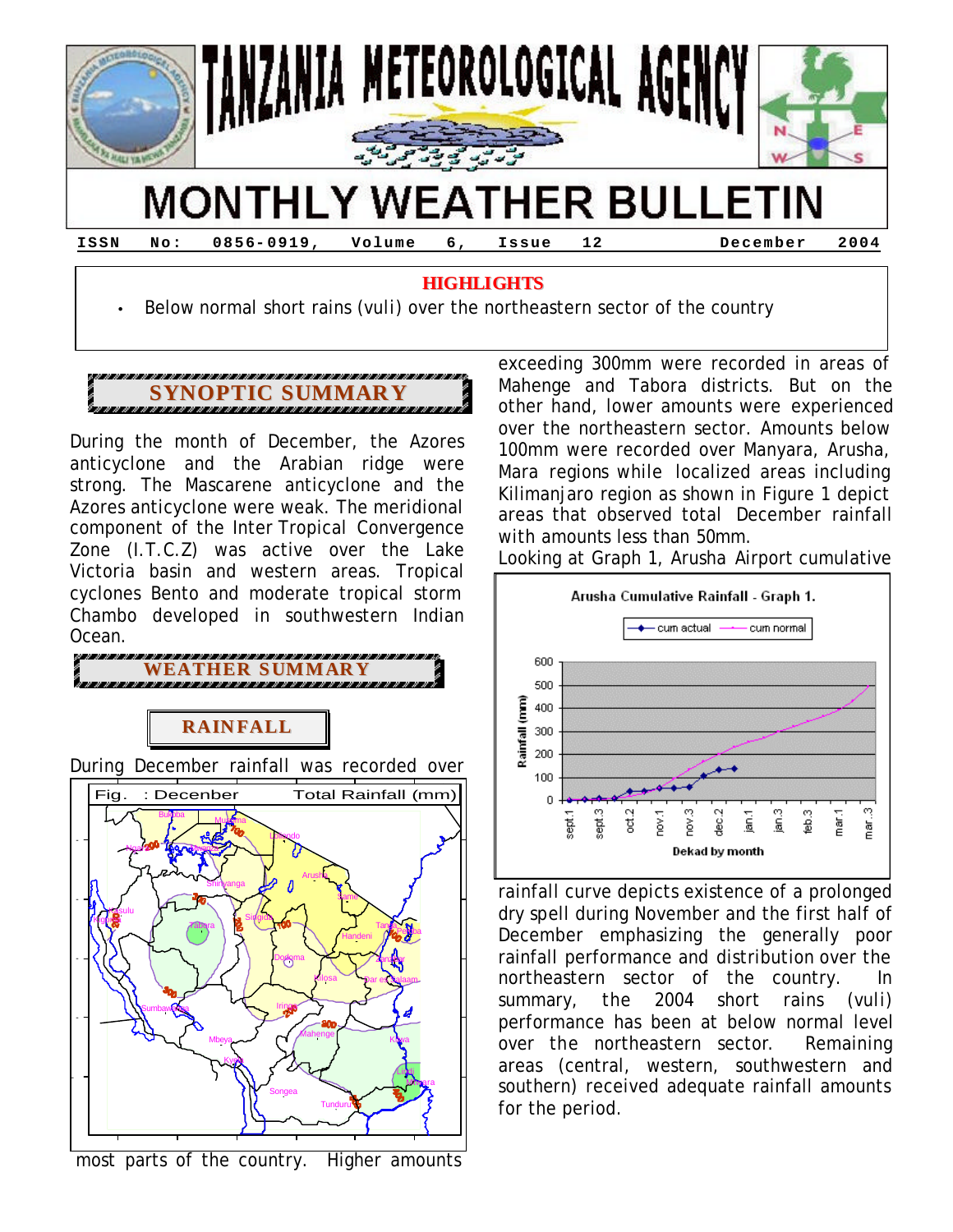### **MEAN AIR TEM PER ATUR E**

Mean maximum temperature across the country during November is shown in Figure 2A. Hot conditions ranged from 24 to 32ºC.



Hotter conditions were observed over inland areas of Shinyanga and parts of northern coastal belt as indicated by the figure 2A. Elevation lowered temperatures as



observed over southwestern areas.

On the other hand, mean minimum temperature profile for November appears as Figure 2B. Mean minimum temperature range was between 16ºC to 25ºC. Relatively higher minimum temperatures by 1ºC were observed during December compared to the situation during November over the northern coastal belt and the Isles of Zanzibar and Pemba.

#### **SUNSHIN E HOURS**

Figure 3 indicates the spread of mean bright sunshine hours during December observed across the country. Durations of mean bright



sunshine ranged from around 5 hours to about 9 hours per day, a reduction by 4 hours over central areas which had recorded the longest hours during November.

The longer bright sunshine hours mainly greater than 9 hours per day, were observed over the extreme northeastern corner. Almost half of the western sector of the country recorded the lowest durations, below half daylight, mainly because of the cloud activity persistence as an influx of moist air from the Congo air mass.

#### **MEAN D AILY WINDSPEED**

Mean wind run across the country during the month of December ranged from 3 km/hr to 9km/hr as shown by Figure 4. Maximum surface windrun during December were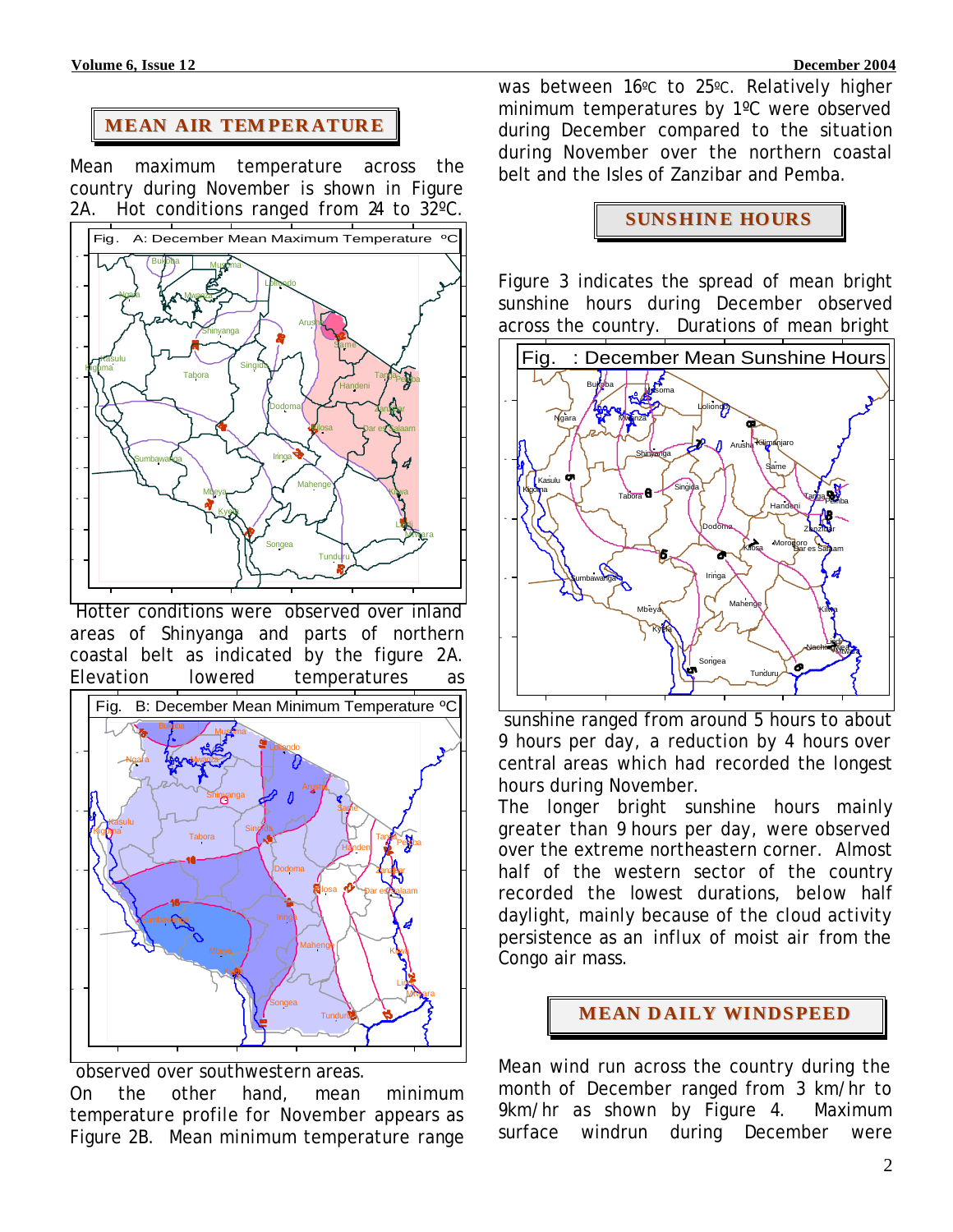#### **Volume 6, Issue 12 December 2004**

observed over parts of northeastern and central areas at a speed of around 9km/hr, a drop by 3km/hr compared to November.



Calmer conditions prevailed across the country especially over Rukwa region during December compared to November situation.



Satellite information is shown as duration of deep cloud activities (Fig. 5) and Normalized



Difference Vegetation Index (Fig. 6). Deep cold cloud increased during December

compared to the situation in November across the country. Influx of cold cloud activities fed into the country from Congo air mass to the west and just a few occasions of easterly waves on the eastern sector from the Indian Ocean. Looking at Figure 5, the METEOSAT picture depicts mean duration between 11 to .<br>20<sup>th</sup> December. On average, durations ranged from just over 5 hours to only a maximum of 100 hours. In contrast clear skies without deep cloud activities dominated northeastern areas.

Figure 6 depicts the spot satellite Normalized Difference Vegetation Index (NDVI) showing



the spread of greening index during the second 10-day of December as compared to the five year normal during the same period. Increased greening occurred over a wider area over the eastern sector. Large decreases in the greening appear over northeastern sector, mid-western and the Lake Victoria Basin. Of concern during this time of the year are the patches of decreases in the index over northeastern areas where the index dropped by 30%. Further more, localized patches over Manyara, Arusha and Kilimanjaro areas appear with a much lower index of less than 0.1